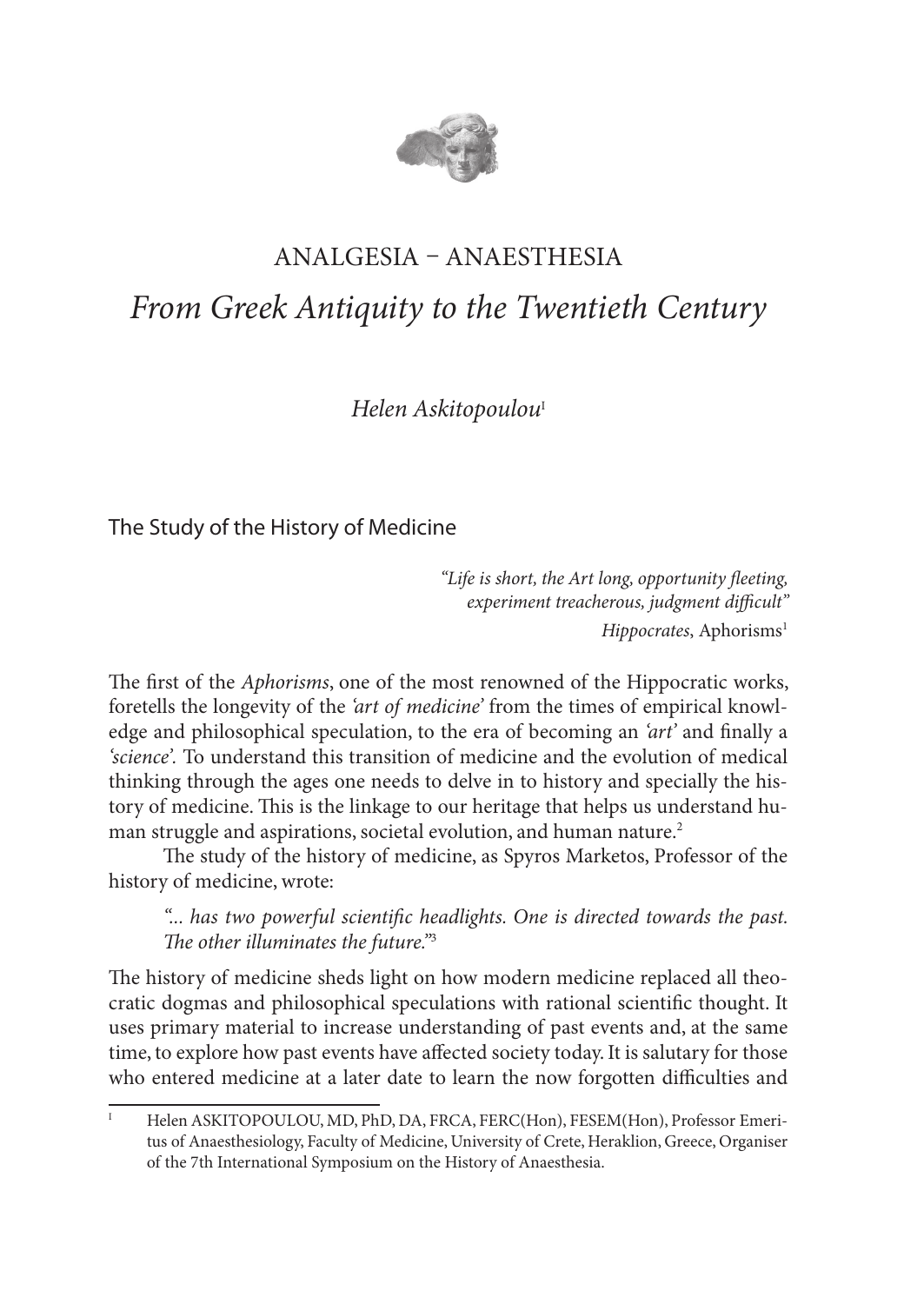problems encountered in the course of history that beset the pioneers. It helps us to understand from where we came, it enriches our minds, our daily practice and often opens the way to new pursuits and the progress of the present.4 As Nicholas Green wrote, the history of medicine helps us to

## *"avoid repeating the follies, foibles, and fads of the past."5*

The same transition and transformation is apparent in the historical development of anaesthesia from empiricism and experimentation to an impressive progress, which no other specialty experienced in the same way. The details of the long journey from the beginnings of recorded history, from the first desperate attempts of man to relieve the pain of trauma or disease, back to the roots of contemporary anaesthesia −one and half centuries ago− and to the last decades, are fascinating. Many of these exploits have become pertinent and made known by the *International Symposia on the History of Anaesthesia* (ISHA), organised since 1982 every four years and nowadays an established tradition*.* <sup>6</sup> It was therefore singularly appropriate to bring together in the *Proceedings* of these Symposia, gathered information from the History of Anaesthesia which covers an impressive wealth of facts and practices.<sup>7-12</sup>

The name of the *7*th *International Symposium on the History of Anaesthesia* was '*Analgesia – Anaesthesia: From Greek Antiquity to the 20*th *Century'* (Figure 1) to emphasise the 'analgesia and anaesthesia journey' through the ages, particularly



*Figure 1.* The poster of the *7*th *International Symposia on the History of Anaesthesia,*  held in 2009, in Heraklion, Greece.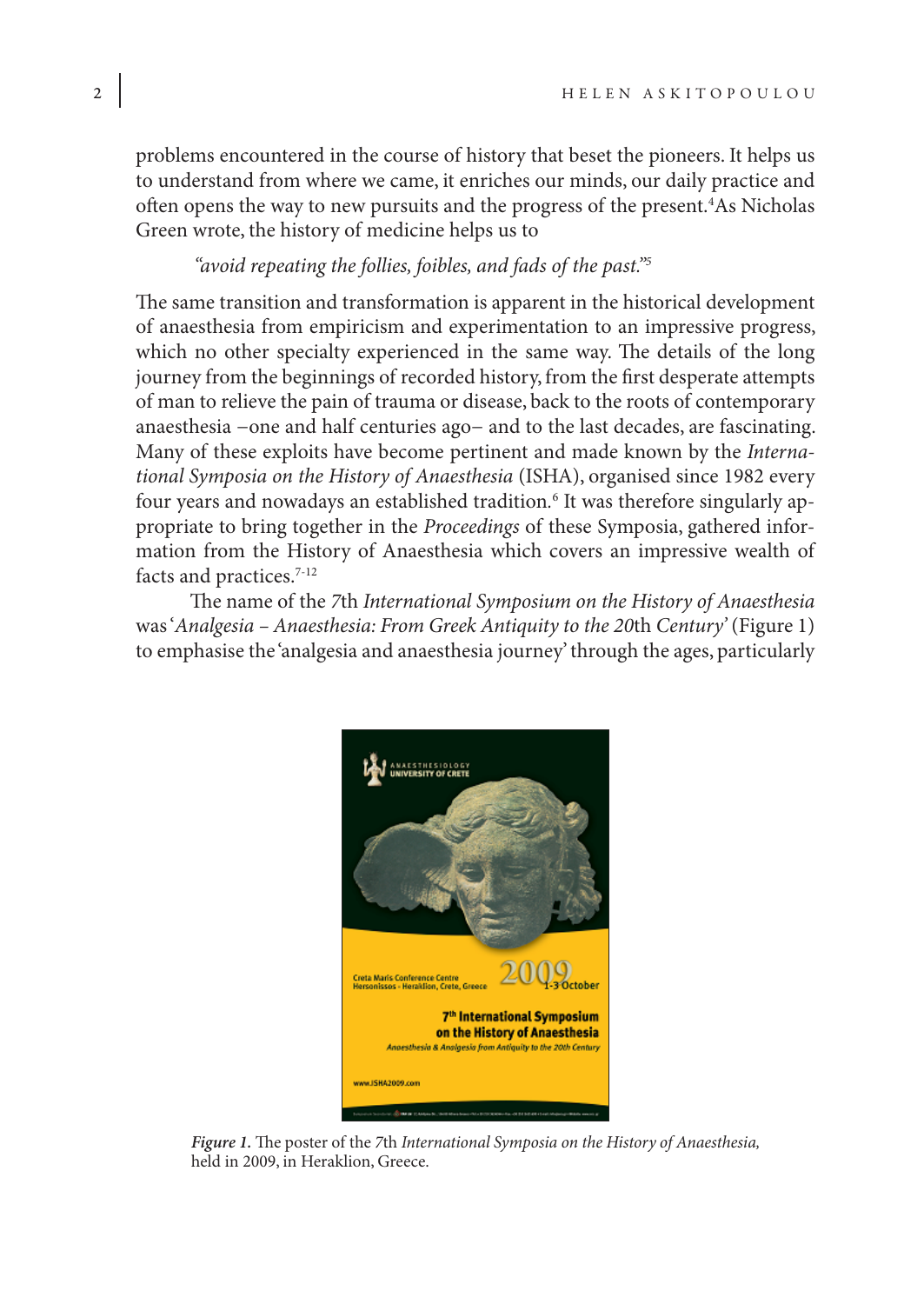as the venue for the *7*th *ISHA* was Crete, a Greek island of such ancient history, that compels us to look back in time. This Mediterranean corner, in the crossroads of many civilisations, has facilitated the transmission, communication and cultural sharing of ideas that have travelled to influence humanity over the years. A transmission of ideas that influenced *European development*, as well as the emergence of *medicine* as a scientific phenomenon and of the concept of *'anaesthesia'* as a philosophical idea, described by *Plato*, and as a clinical phenomenon conveyed by *Hippocrates*.

#### Greek Antiquity: Rational Explanations

## *The Mythical Origin of Europe*

The origins of *Europe* can be traced back to the island of Crete, a corner of the Mediterranean basin where, historically and geographically, *East* meets the *West*. According to Greek mythology, *Europa,* the legendary Phoenician princess, after whom the whole continent is named, arrived in the shores of Crete on the back of the god *Zeus* disguised as a beautiful white bull. In Crete, *Europa* gave birth by *Zeus* to three sons. One of them, *Minos*, was the founder of the first civilisation in Europe, the Minoan civilisation. In the following years myth, religion and territorial identity went together in harmony. Even *Hippocrates* differentiates culturally and politically Europeans (not necessarily Greeks) from Asians. In his treatise *On Airs, Waters, and Places he* mentions:

*"I wish to show, respecting Asia and Europe, how, in all respects, they differ from one another, ... I say, then, that Asia differs very much from Europe as to the nature of all things, ..."*<sup>13</sup>

#### *Medicine as a Secular Science*

This Mediterranean basin also witnessed the emergence of Medicine as a secular science in the fifth century BCE, in the face of the Greek physician *Hippocrates*. Little is known about him, but a strong tradition surrounds his name and the Hippocratic School at the Aegean island of Kos. *Hippocrates* was the first to reject the theories that implied that only god is responsible for illness. He separated philosophy from medicine and expelled the gods in one incisive stroke. Thus he freed medicine from magic, superstition and at last religion. Diseases were given a logical interpretation and were no longer considered a punishment resulting from divine wrath. His works, *Sacred Disease*, *Art* and *Ancient Medicine*, attack respectively the 'divine' origin of diseases and the intrusion into medicine of the hypothetical speculation of philosophers.<sup>14</sup> The Hippocratic writer of Sacred Disease (sacred means epilepsy) asserts: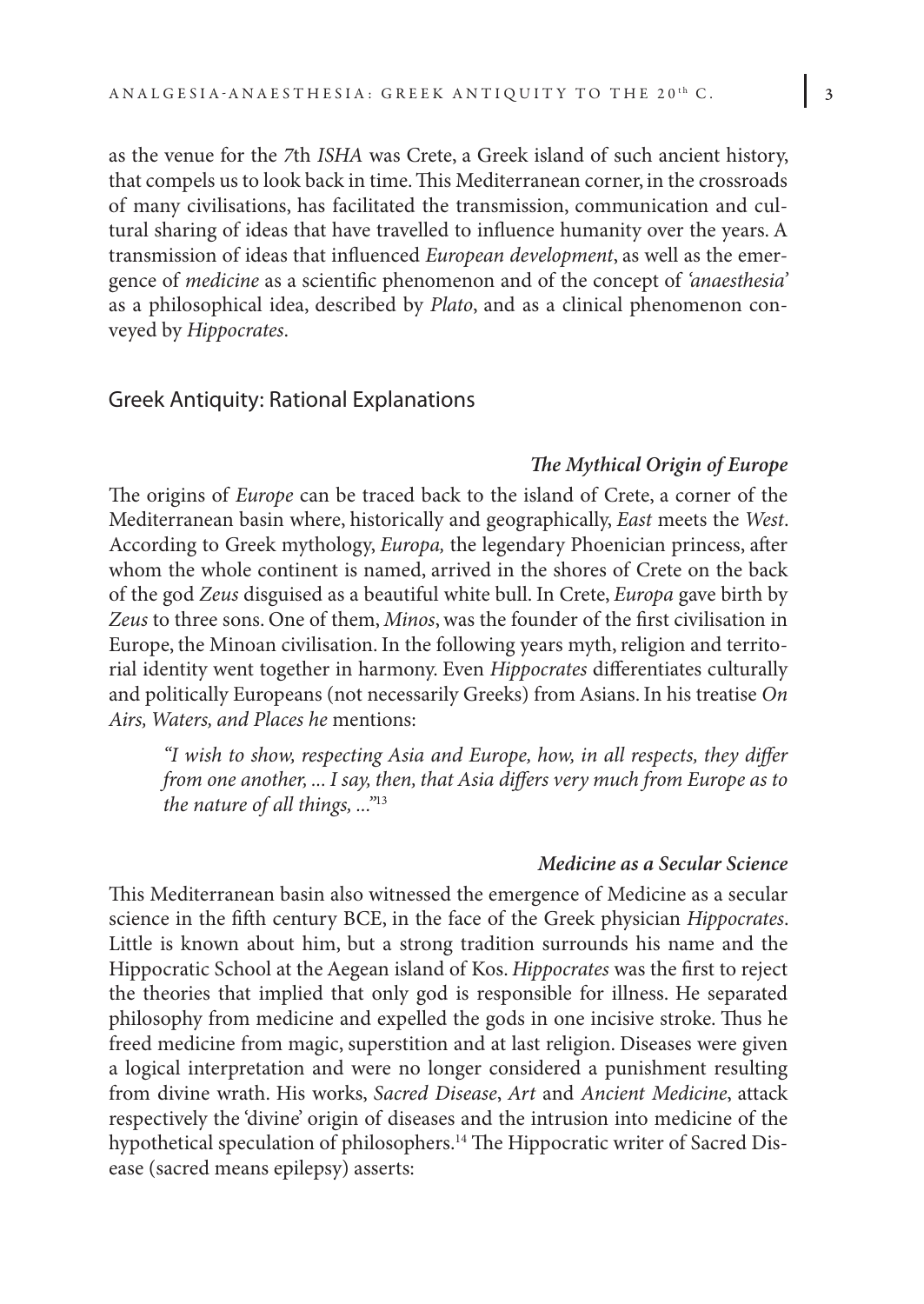*"It is not* [the disease called sacred]*, in my opinion, any more divine or more sacred ..., but has a natural cause, and its supposed divine origin is due to men's inexperience".*<sup>15</sup>

And in the *Art Hippocrates* argues that:

*"... if really it be possible to see the non-existent, as it is to see the existent, I do not know how a man could regard as non-existent what he can both see with his eyes and with his mind think that it exists"*<sup>16</sup>

*Hippocrates,* besides the actual practice of medicine, also tried to promote the progress of medicine. His forethoughts about medicine are impressive, when in *Ancient Medicine* he writes that medicine as always existed.

*"But medicine has long had all its means to hand, and has discovered both a principle and a method, through which the discoveries made during a long period are many and excellent, … But anyone who, casting aside and rejecting all these means, attempts to conduct research in any other way or after another fashion, and asserts that he has found out anything, is and has been the victim of deception."*17a

The merits of Hippocratic medicine and its messages were emphasised in the opening Hippocrates Lecture *'Loοsing the Hippocratic tradition: a danger to our profession?'* by Dr David John Wilkinson.18

#### *Anaesthesia as a Philosophical and Clinical Concept*

It is in the *Hippocratic Corpus*, that the word *'anaesthesia'* was used for the first time in a medical context as loss of sensation and unconsciousness.19 In the treatise *Breaths* the adjective *'anaesthetos(a)'* acquires the medical meaning of loss of sensation, when *Hippocrates* writes:

*"For when they* [breaths] *pass through the flesh and puff it up, the parts of body affected lose the power of feeling* ['anaestheta']*".*20a

Again, ancient Greeks were the first to seek rational explanations for the phenomena they observed. *Plato*, one of the most creative thinkers of the ancient world, the founder of the famous Academy, used the word in a philosophical context.19 In his work *Philebus* the word has the philosophical meaning of

*"... the oblivion of the soul from the movements of the body"* or *"want of perception".*<sup>21</sup>

In the Hippocratic treatise *Breaths 'anaesthesia'* is related to *'analgesia',* when the writer affirms that the patient who is unconscious, is also insensitive to pain, *'analgetos(i)*':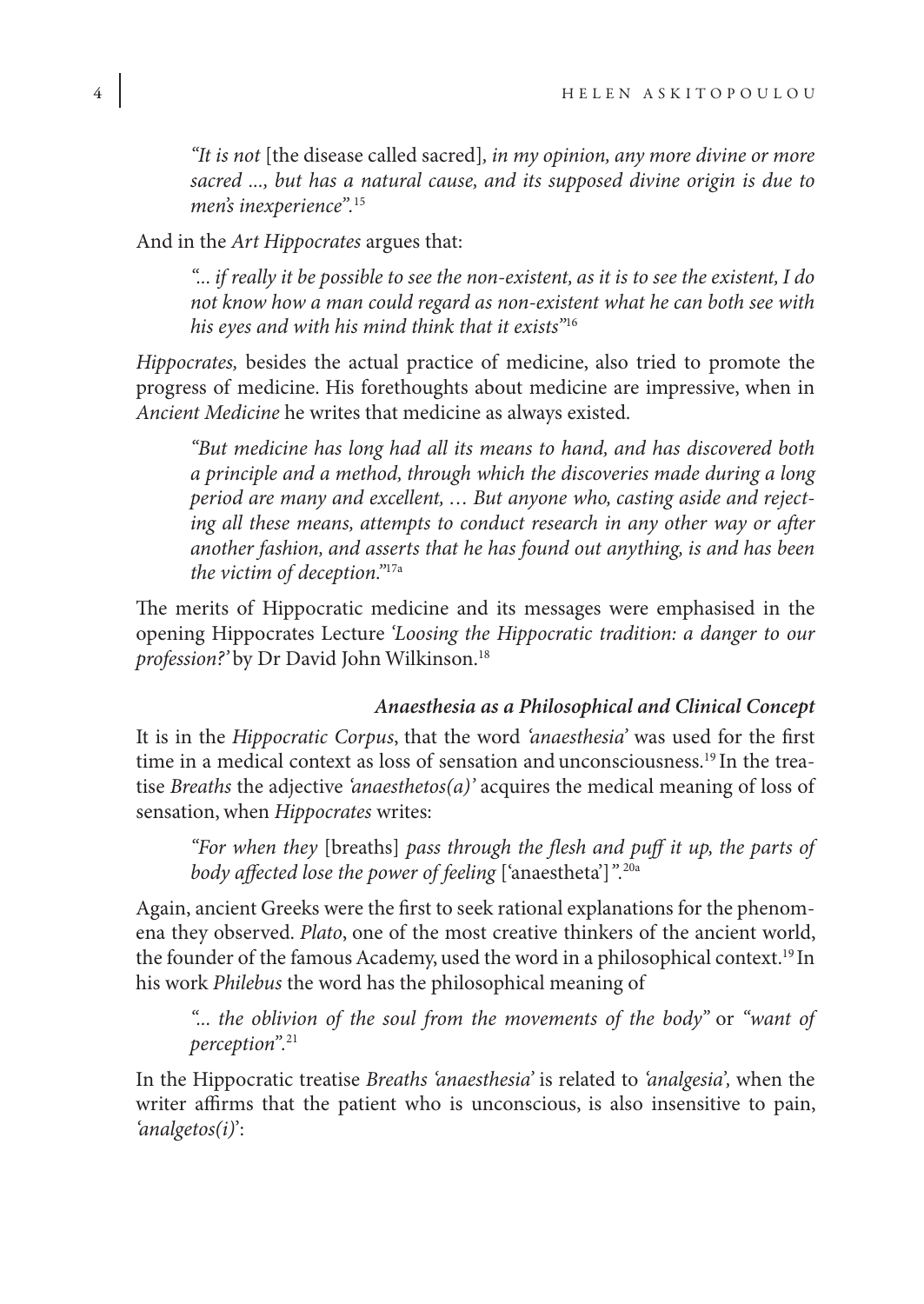

*Figure 2.* Roman bronze head of the god of sleep *'Hypnos',* found in Perugia, Italy. British Museum, London.

*"At this time the patients are unconscious* ['anaesthetoi'] *of everything, deaf to what is spoken, blind to what is happening and insensible to pain*  ['analgetoi']*".*20b

Once again, both Greek words express loss of feeling and insensitivity to pain caused by a disease process rather than as a result of a pharmacological action.19

Although *Hippocrates* does not refer to pharmacological anaesthesia and its different aspects, he knew that some herbal substances could induce sleep. Hippocratic physicians used the word *'hypnikon',* bringing sleep, to describe soporific substances applied to patients with toothache.19 The word is derived from the word *'hypnos',* sleep, still used in modern Greek, from which the terms *'hypnosis'* and *'hypnotikon'*, hypnotic, are derived.19,22 In Greek mythology, *Hypnos* was a singularly ancient deity closely associated with other deities, like oblivion, *Lethe,*  pain, *Ponos,* and most of all with death, *Thanatos,* his twin brother. Hippocratic physicians separated the mythical god *Hypnos* from the natural phenomenon, when they observed in the work *Dreams* that:

*"For the body when asleep has no perception* [aesthanetai]*, but the soul when awake has cognizance of all things – sees what is visible, hears what is audible, walks, touches, feels pain, ponders."*<sup>23</sup>

It was in the twentieth century that John W Severinghouse made the connection of anaesthesia with the mythical god *Hypnos*, when he wrote in his introduction to John Nunn's *Applied Respiratory Physiology*, referring to the Roman bronze head of *Hypnos (Figure 2)* with a burning candle in front of it:

*"And what of the god of sleep, patron of anaesthesia? Now before Hypnos, the artisan has set the respiring flame that he may, by knowing the process, better the art."*<sup>24</sup>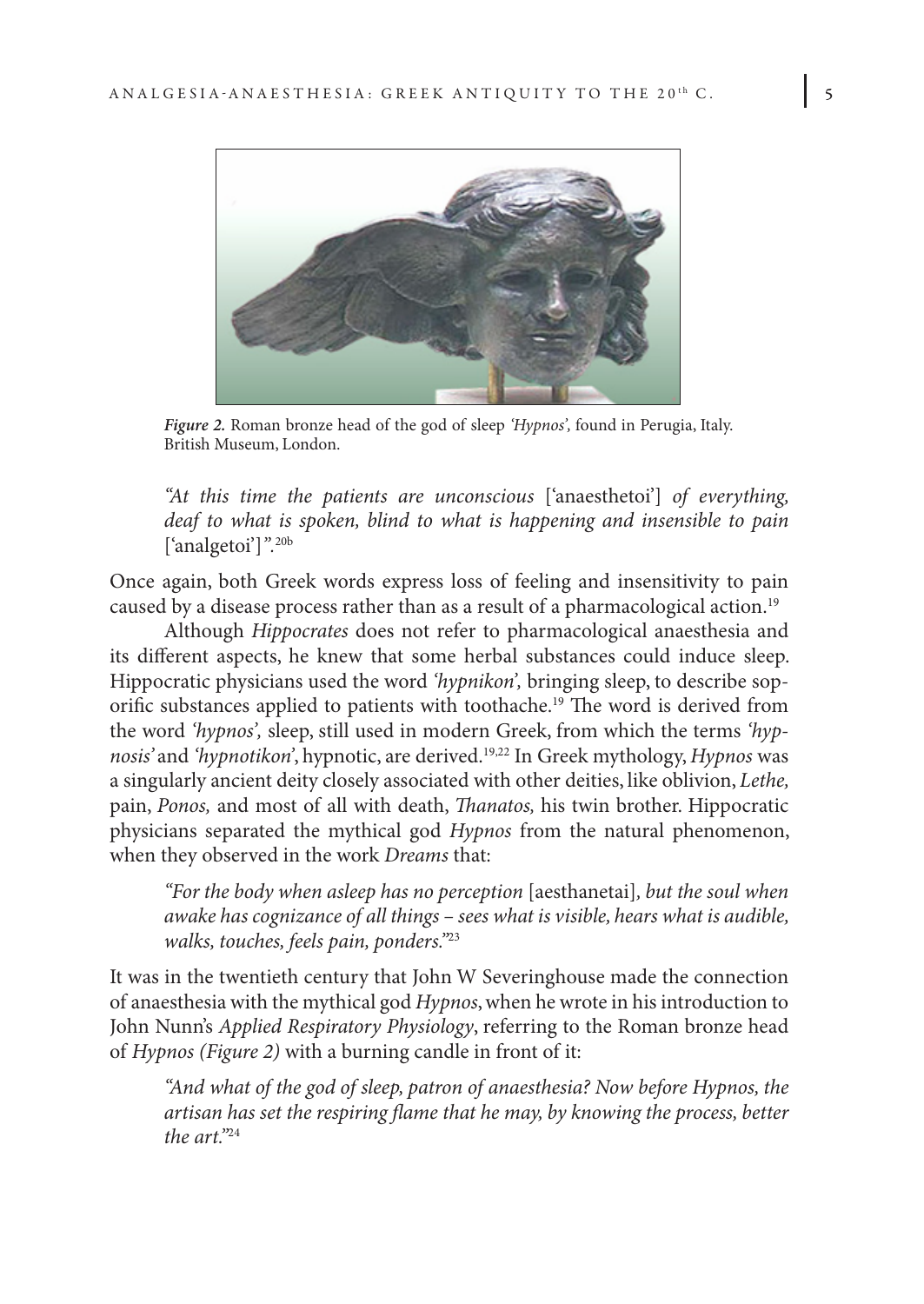No wonder that the god *Hypnos* was chosen as the emblem of the *7*th *ISHA*, a meeting held in Greece.

## Nineteenth Century − A Major Breakthrough

During the middle ages the treatment of pain was featured with pessimism and fatalism. Doctors were still influenced by *Galen*'s medicine, and applied peculiar therapies based on bleeding, laxatives and vomiting. Rational scientific thinking during Romanticism brings a critical change. Pain and disease were no longer considered a result of supernatural phenomena but rather an expression of nature. Their study and cure could be modified accordingly. By the early 1840s successive cultural and medical changes based on newer humanistic standards had resulted in the view that physical pain is purposeless.<sup>25</sup> This new concept regarding pain prevention and its relief is the social scenery for the discovery of modern *'anaesthesia'* during the middle of the 19th century.

Pain had not prevented surgery in the past, but it had made it almost an unbearable, excruciating agony. This is how, in January 1843, George Wilson, a medical student who underwent surgery to amputate an infected leg, described his experience of surgery without anaesthesia and analgesia:

*"Of the agony it occasioned, I will say nothing. Suffering so great as I underwent cannot be expressed in words. ... The particular pangs are now forgotten; but the black whirlwind of emotion, the horror of great darkness, and the sense of desertion by God and man, bordering close upon despair, which swept through my mind and overwhelmed my heart, I can never forget ..."*<sup>26</sup>

Although, in the decade 1835-1845 there were attempts to suspend consciousness by anaesthetic agents, these gained little recognition, as breathing of gas carried the danger of asphyxia and, ultimately, death. The world-famous October 16th, 1846 successful ether demonstration by Thomas Green Morton received much attention, partly due to serendipity, as the ether worked and did not cause asphyxia.25 To lend credit to the Hippocratic axiom:

*"And that physician who makes only small mistakes would win my hearty praise. Perfectly exact truth is but rarely seen."*17b

By the end of the 19th century, anaesthesia, as a method to alleviate pain during operations, had become a landmark in the history of medicine and a symbol for the wider humanitarian movement.25 It was proclaimed as one of the civilising factors of the Western world and remains the most vivid example of medicine's capacity todiminish human suffering. The new discovery was given the name *'anaesthesia'* by Oliver Wendell Holmes (1809-1894), the renowned Harvard profes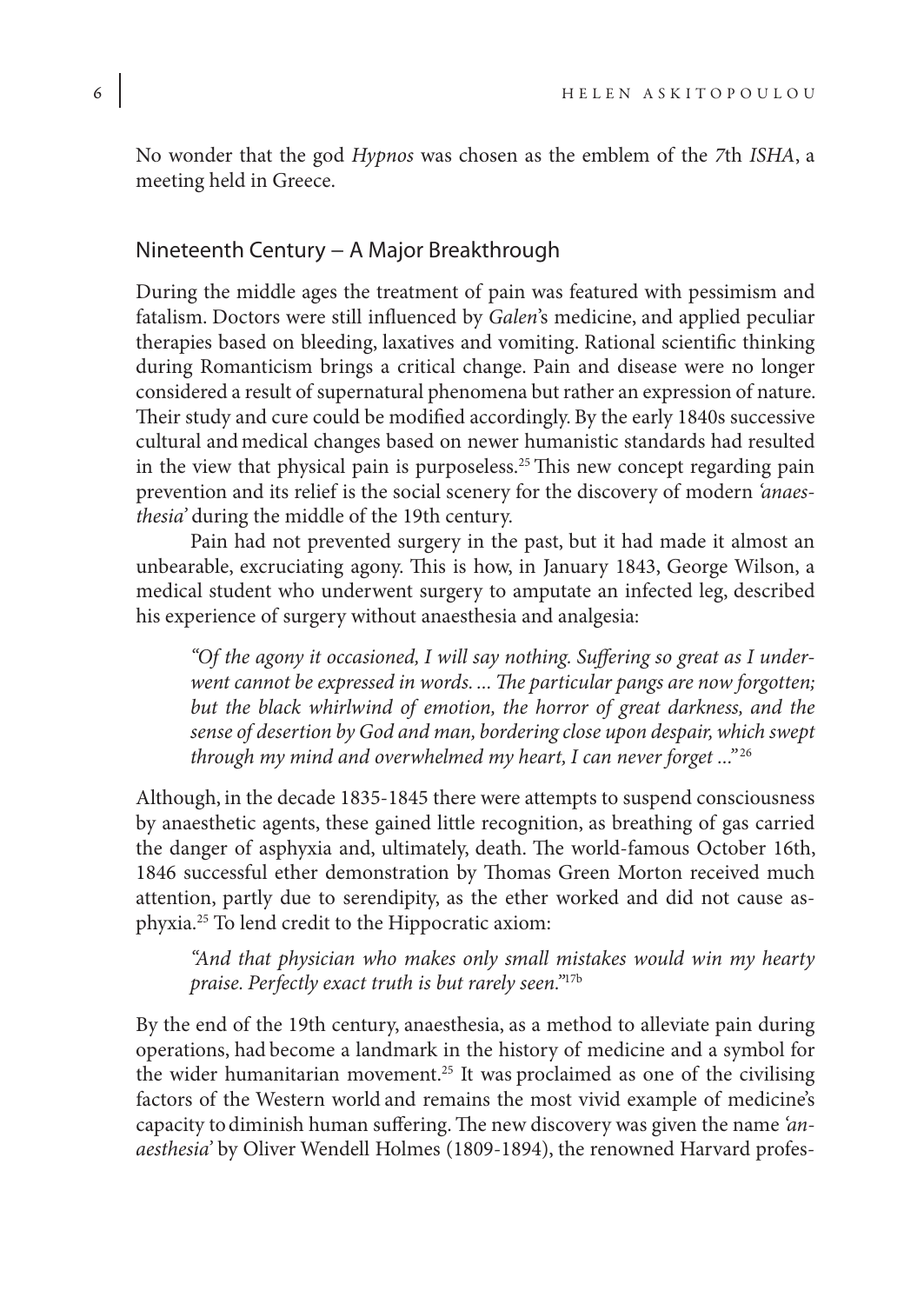sor of anatomy and physiology, who had attended this first historical demonstration. In a letter to Morton, Holmes wrote:

*"The state should, I think, be called 'anaesthesia'. This signifies insensibility, more particularly (as used by Linnaus and Cullen) to objects of touch".*<sup>27</sup>

So, about 2300 years after the introduction of the word '*anaesthesia'* in a medical context by *Hippocrates*, Oliver Wendell Holmes proposed the term for a mostly momentous discovery, for a newly born medical practice. Οne more medical term of Greek origin enriched the international medical vocabulary.

However, William Thomas Green Morton (1819-1868) was not the first in history to use ether as an anesthetic. In March 30th, 1842, Crawford Williamson Long (1815-1878) a doctor from Georgia, applied his social observations from 'ether frolics' to remove under ether a cyst from the neck of a young man, who did not feel any pain. Long did not publish his findings as he wanted to be sure of his discovery, until an editorial appeared in the December 1846 issue of *Medical Examiner* about Morton's ether demonstration. Therefore, although Long was the first, Morton was given credit for using ether for surgical anaesthesia. Another such example is the case of Joseph Priestley (1733-1804) and Carl William Scheele (1742-1786) for the discovery of oxygen. John W Severinghouse, in a lecture on *Hidden 'Fire Air', Hidden Letter: Oxygen's Historic Dilemmas* during the *7*th *ISHA,* unravelled the truth why the credit of such a significant discovery did not go to Scheele<sup>28</sup>

The next significant innovations were the use of chloroform in obstetrics by James Young Simpson in 1847, and of local anaesthesia by cocaine by Carl Koller in 1884, unknown details about the life of whom are portrayed in this volume. Less recognised aspects of the work of pioneers of anaesthesia, and related fields, are also presented, as for instance of James Moffat, Friedrich Von Esmarch, Benjamin Ward Richardson, Thomas Henry Huxley, Joseph Clover, Frederic William Hewitt, Samuel J Hayes, Carl Koller, Rupert Walter Hornabrook, Renè Leriche, Henry Chambert, Jaroslav Heyvroskỳ, Mark Cowley Lidwill, as well as of other pioneers. The history of technical innovations such as the early respirators in the second half of the 19th century was unfolded by Wulf Strätling and colleagues, in a presentation that got the award of the best *7*th *ISHA* paper.29

### Twentieth Century − Key Advances

The ether and chloroform era and the significant advances in everyday anaesthesia that highlighted the 19th century extended until the end of World War One. Afterwards, the significant boost in medicine led to the development of the specialty of Anaesthesiology at both sides of the Atlantic and Australia and the transition of anaesthesia from a craft into a specialty discipline. However, for the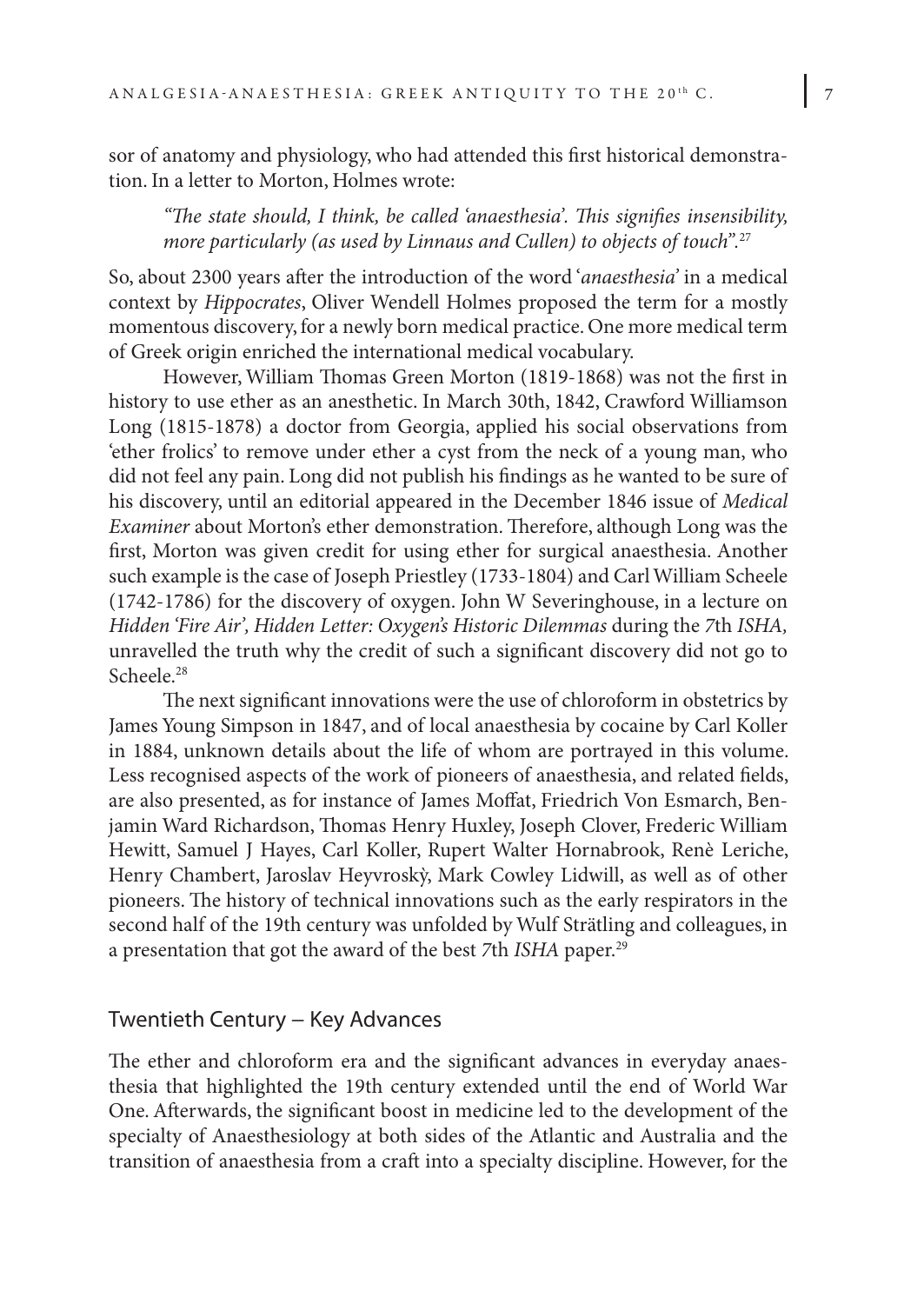progress of general anaesthesia into the 20th century, according to Sir Keith Sykes, the decisive steps were:

*"...to develop an apparatus that could add ether or chloroform to a mixture of oxygen and nitrous oxide, ... to devise a way in which an airtight connection could be made with the lungs, ... to learn how to maintain ventilation of the lungs, to devise a method of preventing collapse of the lungs..."*<sup>30</sup>

The introduction of intravenous agents, in the 1930s, of muscle relaxants in the 1940s and of halothane in the mid-1950s brought about a revolution in the practice of anaesthesia. At the same time, significant, and less significant, advances in new techniques, drugs, equipment and the expansion of Anaesthesiology far beyond the operating theatres all contributed to this evolution. Such examples presented in this volume are the first successful human intracardiac pacing, the introduction of hypothermia for cardiac surgery by air-cooling, the use of resuscitation devices, the first successful management of malignant hyperthermia and also the development of pain clinics and veterinary anaesthesia.

Anaesthesia continued to develop in the 20th century and its safety and efficacy was considerably improved. The scientific foundations of anaesthesia and the pioneering work of many anaesthetists reconfigured surgical practice. Anaesthesia, by releasing surgery from the barriers of pain and trauma, and allowing an impressive variety of lifesaving procedures to be developed, proved to be overwhelmingly greater than initially anticipated, a great gift to humankind.

# Conclusions

#### *"The farther backward you can look, the farther foreword you can see"*<sup>31</sup>

This famous quote of Sir Winston Churchill stresses the fact that the knowledge of the past helps to organise in a better way the future for the next generations. No doubt, *'anaesthesia'* of today is the culmination of many earlier discoveries and events which have opened the way to present day progress. The goal of the *International Symposia on the History of Anaesthesia* is to present and relate past initiatives with evidence and to encourage research about how earlier scientists thought and worked. This diachronic dimension of history, which facilitated Anaesthesiology to reach its current scientific significance was also expressed by the *7*th *ISHA*. This volume is a demonstration of the evolutionary journey of *anaesthesia* and *analgesia* from antiquity to the twentieth century.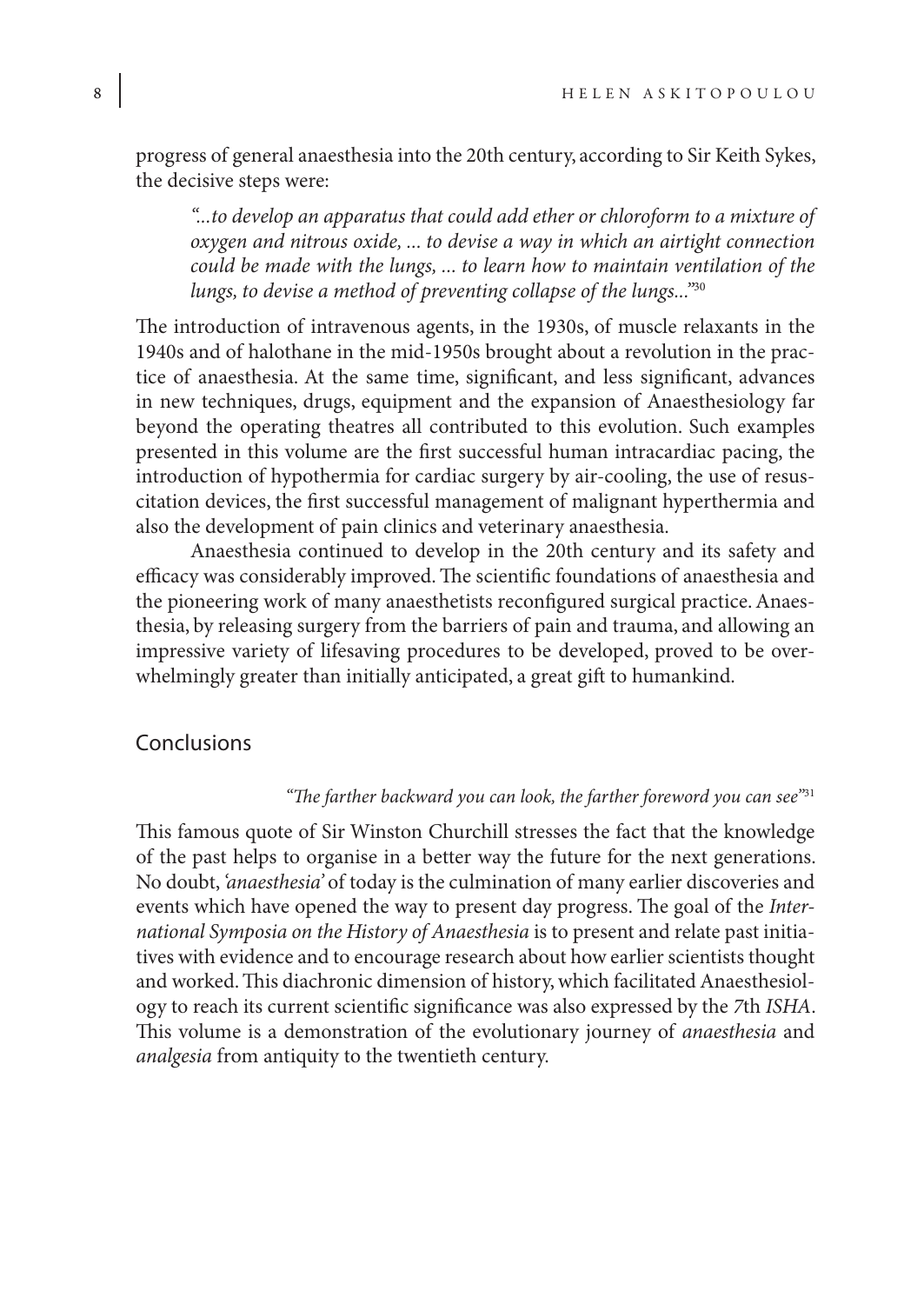# *References*

- 1. Hippocrates. *Aphorisms.* Vol IV. Jones WHS, trans. Cambridge, Massachusetts: Harvard University Press, 2005: Ι.I.2.
- 2. Desai SP, Buterbaugh J, Desai MS. The Making of an Anesthesia Historian: Lessons from a Worldwide Biographical Survey. *Anesth Analg* 2011; 113: 383-6.
- 3. Μαρκέτος ΣΓ. *Ιστορία της Ιατρικής του 20ού αιώνα*. Αθήνα: Ζήτα Ιατρικές Εκδόσεις, 2000.II
- 4. Ασκητοπούλου Ε. Η Ιστορία της Αναισθησίας. Άρθρο Σύνταξης,<sup>III</sup> Acta Hellen An*aesthesiol* 2010; 43(3-4): 91-94.
- 5. Greene N**.** Dr Gwenifer Wilson: First Laureate of the History of Anesthesia. *Anessthesiology* 1996; 85: 703-705.
- 6. Rupreht J, Erdmann W. International Symposia on the History of Anaesthesia (1982- 1992); With particular emphasis on the first one. In: *The History of Anesthesia. Proceedings, the Fourth International Symposium on the History of Anaesthesia.* Schulte am Esch J, Goerig M, eds. Lubeck, Verlag DragerDruck GmbH & Co, 1997: 21-34.
- 7. Rupreht J, van Lieburg MJ, Lee JA, Erdmann W, eds. *Anaesthesia: Essays on Its History.* Heidelberg, Berlin, New York, Tokyo: Springer–Verlag, 1985.
- 8. Atkinson RS, Boulton TB, eds. *The History of Anaesthesia. Proceedings of the Second International Symposium on the History of Anaesthesia*. London, New York: Royal Society of Medicine Services Ltd, 1989.
- 9. Fink RA, Morris LE, Stephen CR, eds. *The History of Anaesthesia. Proceedings, Third International Symposium.* Park Ridge, Illinois: Wood Library–Museum of Anesthesiology, 1992.
- 10. Schulte am Esch J, Goerig M, eds. *The History of Anesthesia. Proceedings, the Fourth International Symposium on the History of Anaesthesia.* Lubeck, Germany: Verlag DragerDruck GmbH & Co, 1997.
- 11. Diz JC, Franco A, Bacon DR, Rupreht J, Alvarez J, eds. *The History of Anesthesia. Proceedings of the Fifth International Symposium,* Santiago, Spain, 2002. Amsterdam, The Netherlands: Elsevier Health Sciences, 2002.
- 12. Drury PME, Armitage EN, Bacon DR, Barr AM, Bennetts FE, Horton JM, Kuipers AJ, Mckenzie AG, Morris P, Padfield A, Rucklidge MA, Wilkinson DJ, Zuck D, eds. *The History of Anaesthesia. Proceedings of the Sixth International Symposium on the History of Anaesthesia*, Cambridge, UK, 2005. Reading, Berkshire, UK: Conservatree, 2007.

II Marketos S. *History of Medicine of the 20<sup>th</sup> Century*. Athens: Zeta Publ, 2000.<br>  $\text{I}^{\text{II}}$  A skitopoulou H. History of Anaesthesia Editorial

Askitopoulou H. History of Anaesthesia. Editorial.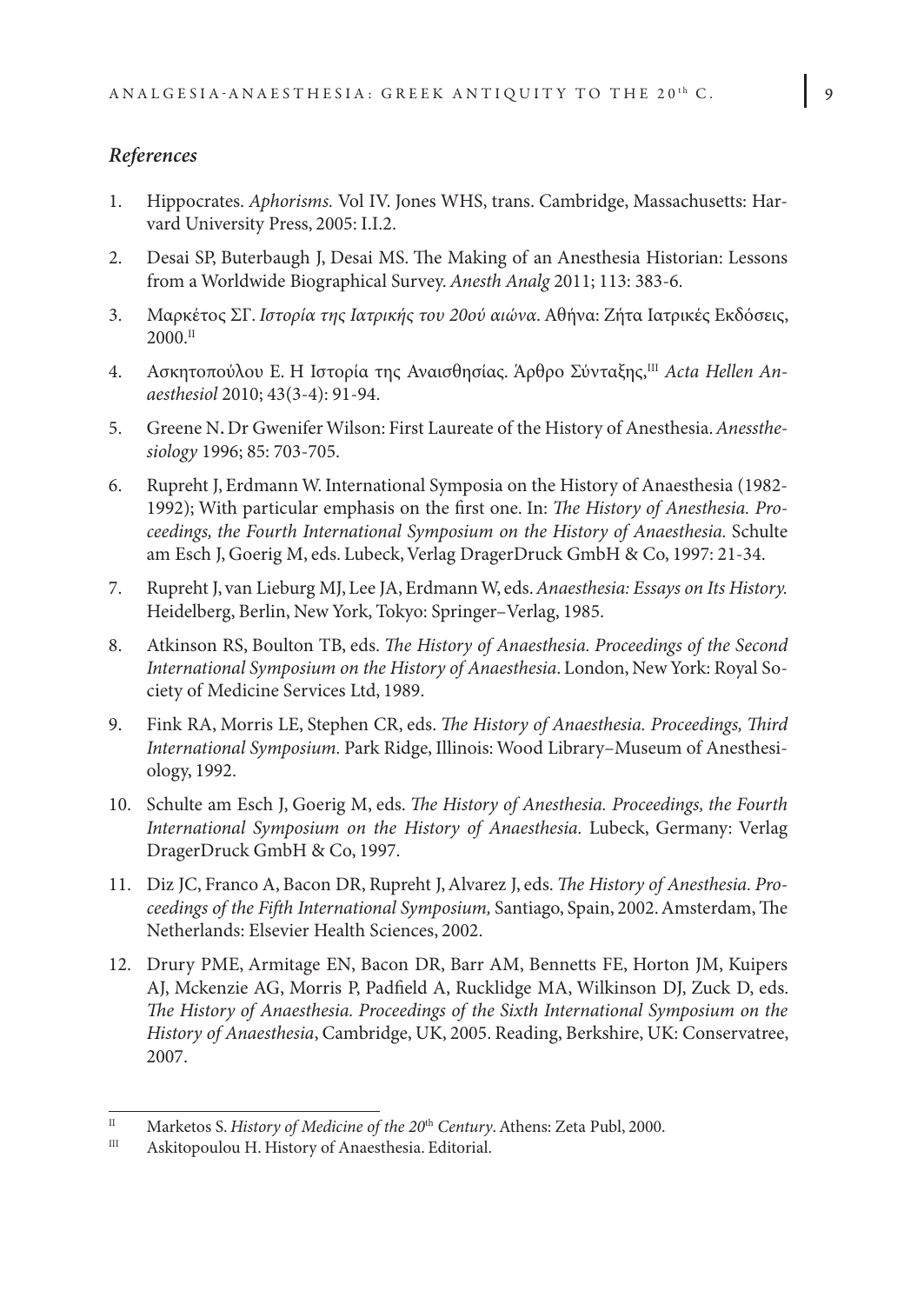- 13. Hippocrates. *On Airs, Waters, and Places.* Vol I. Jones WHS, trans. Loeb Classical Library. Cambridge, Massachusetts: Harvard University Press, 2004: XII.
- 14. Jones WHS. *General Introduction.* In: Hippocrates. Vol. I. Ancient medicine. Airs, Waters, Places. Epidemics I & III. The Oath. Precepts. Nutriment. Loeb Classical Library. Cambridge: Harvard University Press, 1923.
- 15. Hippocrates. *The Sacred Disease.* Jones WHS, trans. Vol. II. Loeb Classical Library. Cambridge: Harvard University Press, 1923: I.2-10.
- 16. Hippocrates. *The Art.* Jones WHS, trans. Vol. II. Loeb Classical Library. Cambridge: Harvard University Press, 1923: II.5-8.
- 17. Hippocrates. *Ancient Medicine*. Vol I. Jones WHS, trans. Cambridge, Massachusetts: Harvard University Press, 2004: (a) II.1-9, (b) IX.21-22.
- 18. Wilkinson DJ. *Loοsing the Hippocratic tradition: a danger to our profession?* In: History of Anaesthesia VII. Proceedings of the 7th International Symposium on the History of Anaesthesia. Askitopoulou H, McGoldrick KE, Westhorpe RN, Wilkinson DJ, eds. Herakleion: Crete University Press, 2012: 15-22
- 19. Astyrakaki E, Papaioannou A, Askitopoulou H. References to Anesthesia, Analgesia, and Pain in the Hippocratic Collection. *Anesth Analg* 2010; 110:188-94.
- 20. Hippocrates. *Breaths*. Vol II. Jones WHS, trans. Cambridge, Massachusetts: Harvard University Press, 1998: (a) XIII.2-4, (b) XIV.44-46.
- 21. Plato. Philebus. Vol VIII. Goold GP, ed. Fowler HN, trans. Cambridge, Massachusetts: Harvard University Press, 1975: Stephanus 34.a.
- 22. Askitopoulou H, Ramoutsaki IA, Konsolaki E. Analgesia and anesthesia: etymology and literary history of related Greek words. *Anesth Analg* 2000; 91:486-91.
- 23. Hippocrates. *Regimen IV or Dreams*. Vol IV. Jones WHS, trans. Cambridge, Massachusetts: Harvard University Press, 2005: LXXXVI.12-16.
- 24. Severinghouse JW. *Introduction.* In: Applied Respiratory Physiology. J Nunn, ed. Oxford: Butterworth-Heinemann, 1969.
- 25. Snow SJ. Medical milestones: Anaesthesia, symbol of humanitarianism. *BMJ* 2007; 334: Suppl 1: s5.
- 26. Adler RE. *Such Stuff as Dreams are made on: The Discovery of Anesthesia*. In: Medical Firsts. From Hippocrates to the Human Genome. Adler RE, ed. Hoboken, New Jersey: John Wiley & Sons, Inc, 2004: 83-94.
- 27. The American Heritage Dictionary of the English Language, 3rd edition. Boston: Houghton Mifflin Company, 1992.
- 28. Severinghouse JW. *Hidden 'Fire Air', Hidden Letter: Oxygen's Historic Dilemmas.* In: History of Anaesthesia VII. Proceedings of the 7<sup>th</sup> International Symposium on the History of Anaesthesia. Askitopoulou H, McGoldrick KE, Westhorpe RN, Wilkinson DJ, eds. Herakleion: Crete University Press, 2012: 97-111.